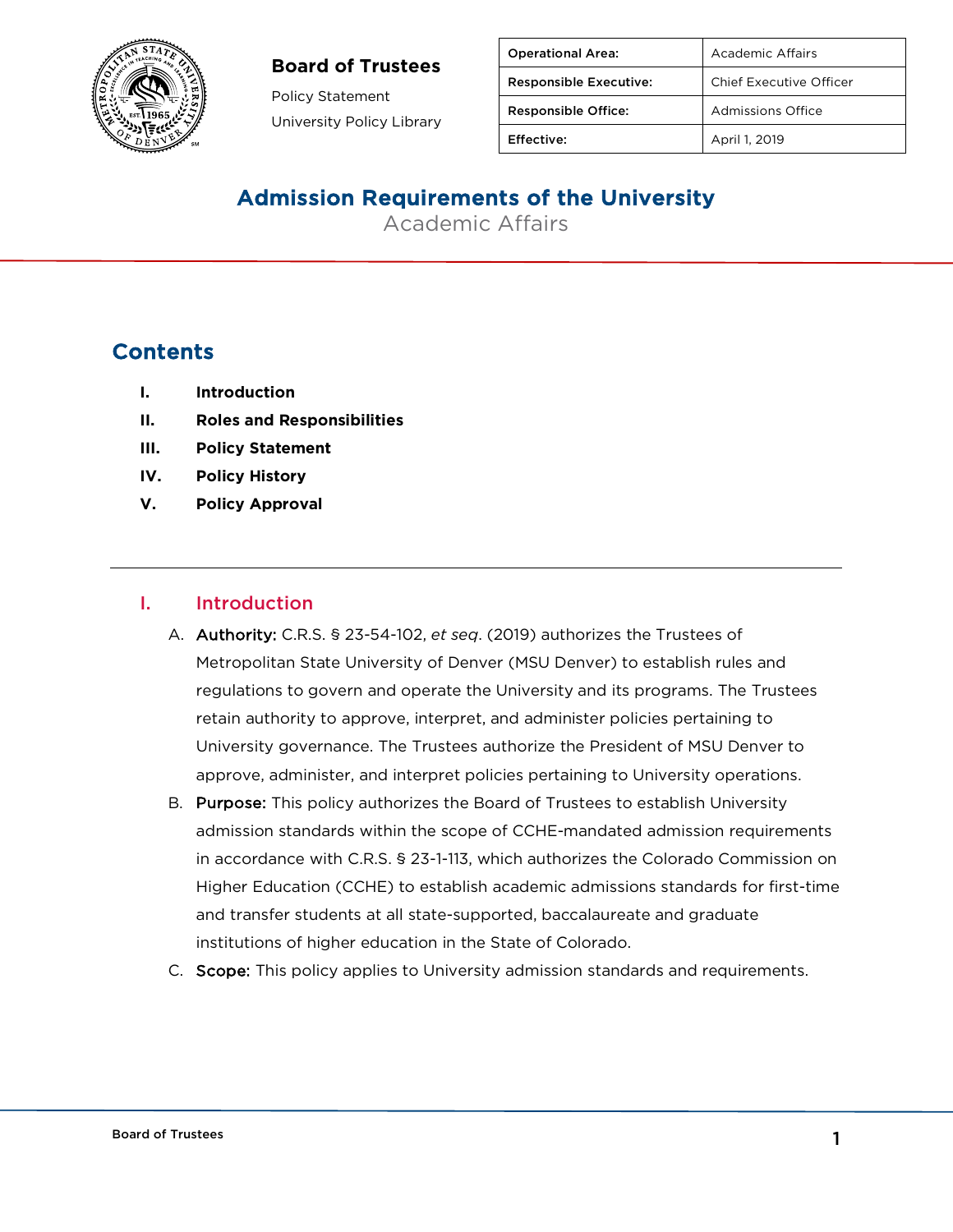### **Board of Trustees**



Policy Statement University Policy Library

| <b>Operational Area:</b>      | Academic Affairs         |
|-------------------------------|--------------------------|
| <b>Responsible Executive:</b> | Chief Executive Officer  |
| <b>Responsible Office:</b>    | <b>Admissions Office</b> |
| Effective:                    | April 1, 2019            |
|                               |                          |

## Admission Requirements of the University

Academic Affairs

### II. Roles and Responsibilities

- A. Responsible Executive: Chief Executive Officer
- B. Responsible Administrator: Chief Admissions Officer
- C. Responsible Office: Admissions Office
- D. Policy Contact: Chief Admissions Officer, 303-556-3058

#### III. Policy Statement

The Board has the responsibility and authority to establish University admission requirements, provided that such requirements do not include admission standards lower than those set by the Colorado Commission on Higher Education (CCHE) in accordance with C.R.S. § 23-1-113. The admission requirements may not be changed in any way without prior approval of the Board. Any changes in admission requirements approved by the Board involving admission standards may not be implemented by the University until approved by the CCHE. The President is assigned the responsibility for all communication with the CCHE. As the need arises, the President will monitor University admission practices to assure compliance with published admission requirements.

#### IV. Policy History

- A. Effective: April 1, 2019
- B. Revised: This policy supersedes section 5.7 of the *MSCD Trustees Manual*, 2007.
- C. Review: This policy will be reviewed every five years or as deemed necessary by University leadership.